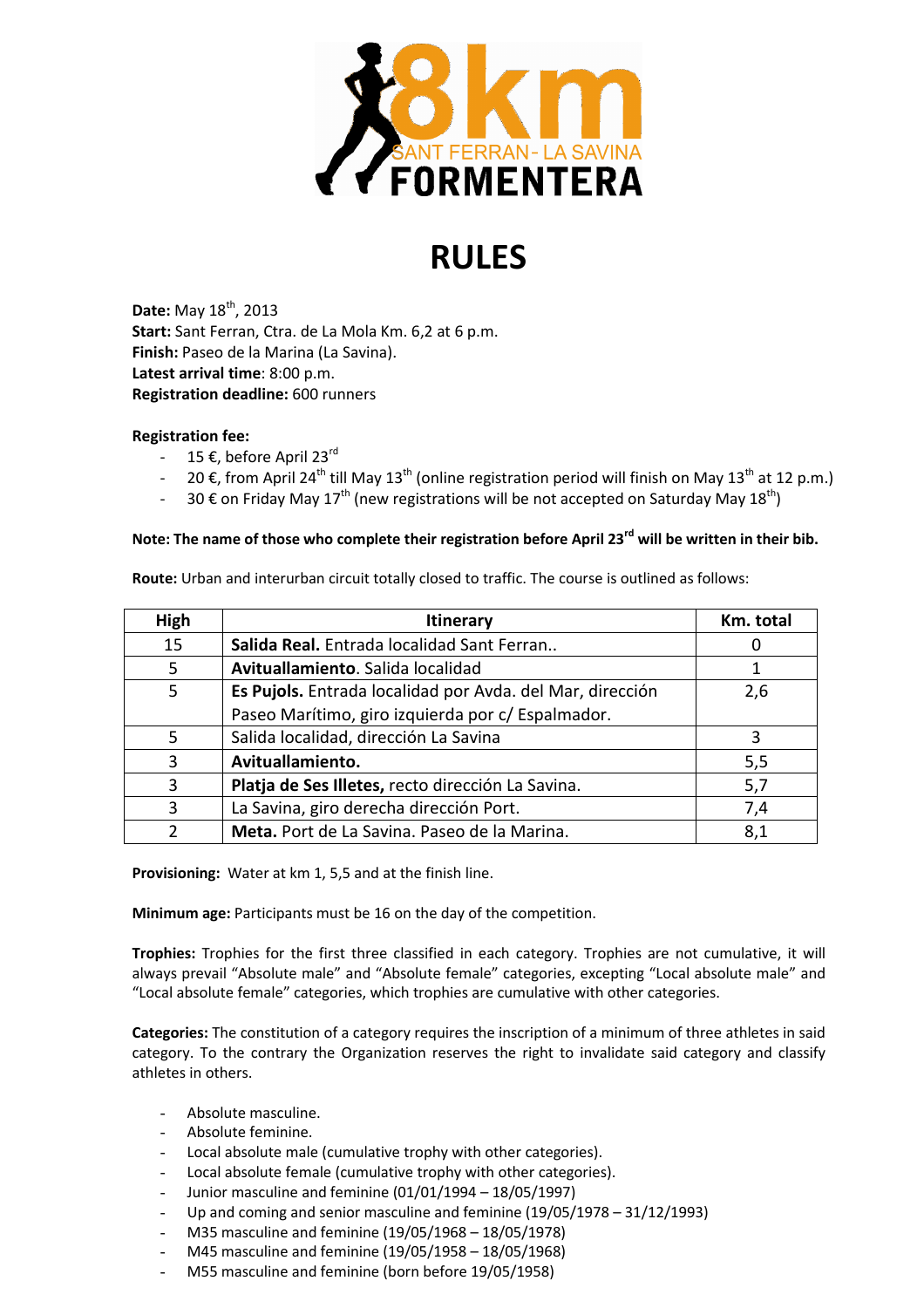Award Ceremony: At the finish line (La Savina), aproximately at 7,30 p.m.

Custody service: Bag custody services will be available at the start and finish where participants may leave their personal belongings. Belongings may be reclaimed on stating the bib number of the participant in question. All bags must be identified by a sticker supplied by Organization. Just one piece per runner will be accepted.

Race control: Consisting of a chip installed in participants' shoes.

Those participants with a yellow chip may use it and codify it with the Organization (include code in the inscription form on the web site). Those who do not have a chip can hire a white chip to the Organization when confirming their registration (3  $\epsilon$  hire rate + 10  $\epsilon$  deposit) and will take them when collecting their bib. 10  $\epsilon$  deposit will be reimbursed on returning the chip on finishing the race.

Disqualifications: The following athletes will automatically be disqualified:

- Those not wearing the official trial bib.
- Those not completing the route.
- Those modifying or disguising the publicity on the bib.
- Those wearing another participant's bib.
- Those crossing the finish line without their bib.
- Those ignoring the instructions of the judges or personnel of the Organization.

Disqualified runners will automatically lose the right to opt for trophies.

Gifts: On collecting bibs each athlete will receive a bag with a variety of gifts. Those completing the trial will receive a medal and a diploma reflecting the time achieved, which can be downloaded from our website on May  $19<sup>th</sup>$  using your bib number.

Medical services: A doctor will be responsible for this service. All athletes with physical and respiratory problems or allergies, etc. who require special attention should notify the Organization prior to the start of the competition and mark it on the back of the bib.

Race insurance: Officially inscribed participants will be covered by an insurance policy which has been taken out by the Organization. Said insurance policy will cover any accidents occurring as a direct consequence of the race. Participants will not be covered for any accidents deriving from declared illnesses or disabilities, lesions, imprudence, negligence, inobservance of Laws or the rules of the race as neither will they covered in the event of accidents taking place in transit to and from the race.

Race security: The Sant Francesc Local Police, the Traffic Section of the Civil Guard, Civil Protection and the Organization will be responsible for the security of the race. Participants should respect any indications made by all those responsible.

Ambulance service: Available at the start, backing the race and at the finish.

Bib collecting:

Place: Sant Francesc Sports Center (Av. 8 d'Agost s/n – close to IES Marc Ferrer) Friday May 17<sup>th</sup> from 12 a.m. till 8 p.m. (non-stop service) Saturday May  $18^{th}$  from 9 a.m. till 1 p.m. Saturday May 18<sup>th</sup> from 4 p.m. till 5 p.m. (Sant Ferran (start line) just for pre-registered runners.

## Transfer of participants:

Saturday May 18th from the following meeting points and times:

- La Savina (Paseo de la Marina, close to Formentera Mar Tower) at 4:45 p.m.
- Sant Francec Xavier (Parking de Sa Sanieta Eroski Supermarket)) at 5:00 p.m.
- Es Pujols (tourism information office) at 5:00 p.m.
- Sant Ferran (in front of Hostal Illes Pitiuses) at 5:00 p.m.
- Mariland crossing (rising up to La Mola), at 5:00 p.m.
- Es Caló (little port parking area), at 5:15 p.m.